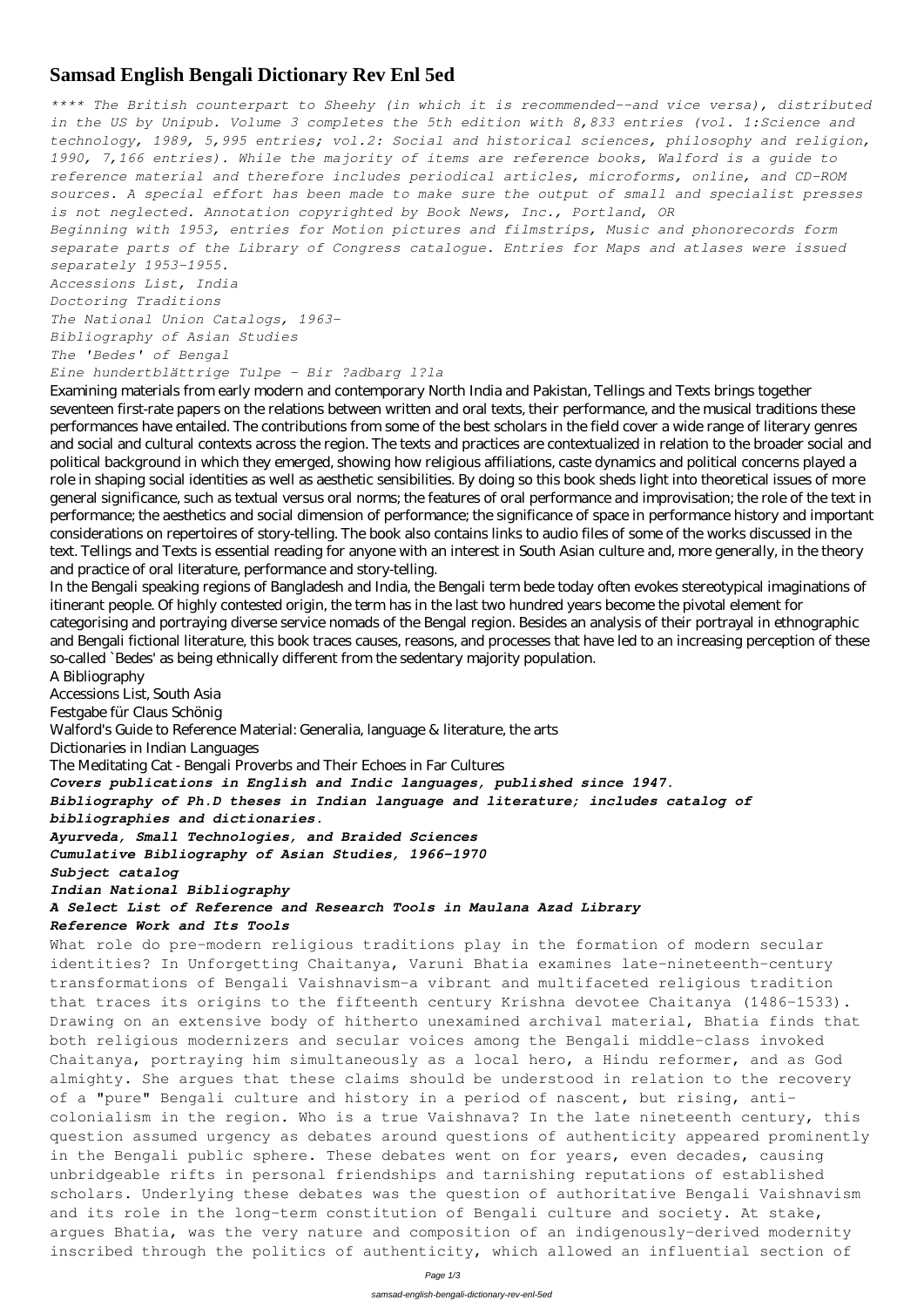Hindu, upper-caste Bengalis to excavate their own explicitly Hindu pasts in order to find a people's history, a religious reformer, a casteless Hindu sect, the richest examples of Bengali literature, and a sophisticated expression of monotheistic religion. Includes entries for maps and atlases. Dictionaries, Encyclopedias, and Other Word-related Books: Multiple languages (with English as one language) Books: subjects; a cumulative list of works represented by Library of Congress printed cards International Guide to Art Research Materials: Indian languages & literature Vaishnavism and Cultures of Devotion in Colonial Bengal Walford's Guide to Reference Material Guide to Reference Material *Annotated bibliography on India; includes periodicals. On English words and idioms found in the Bengali writings of Sir Rabindranath Tagore, 1861-1941. 東京都立中央図書館洋書目錄 New Understandings of Tibetan Buddhism and Indian Religion A Linguistic Study of English Loan-words in Rabindra Literature Unforgetting Chaitanya*

Studien zur Sprache, Geschichte und Kultur der Turkvölker was founded in 1980 by the Hungarian Turkologist Gy Hazai. The series deals with all aspects of Turkic language, culture and history, and has a broad temporal and reg scope. It welcomes manuscripts on Central, Northern, Western and Eastern Asia as well as parts of Europe, and for a wide time span from the first mention in the 6th century to modernity and present.

*Library of Congress Catalogs*

## *Establishing an Ethnic Group through Portrayals*

Tantric Revisionings presents stimulating new perspectives on Hindu and Buddhist religion, particularly their Tant versions, in India, Tibet or in modern Western societies. Geoffrey Samuel adopts an historically and textually info anthropological approach, seeking to locate and understand religion in its social and cultural context. The question relation between 'popular' (folk, domestic, village, 'shamanic') religion and elite (literary, textual, monastic) religion a recurring theme through these studies. Six chapters have not been previously published; the previously publish studies included are in publications which are difficult to locate outside major specialist libraries.

A Survey of Materials for the Study of the Uncommonly Taught Languages: Pidgins and Creoles (European based) Tantric Revisionings

Samsad english-bengali dictionary, rev. 5th ed

Indian Books in Print

Music, Literature and Performance in North India

National Union Catalog

*There is considerable interest now in the contemporary lives of the so-called traditional medicines of South Asia and beyond. "Doctoring Traditions, "which examines Ayurveda in British India, particularly Bengal, roughly from the 1860s to the 1930s, is a welcome departure even within the available work in the area. For in it the author subtly interrogates the therapeutic changes that created modern Ayurveda. He does so by exploring how Ayurvedic ideas about the body changed dramatically in the modern period and by breaking with the oft-repeated but scantily examined belief that changes in Ayurvedic understandings of the body were due to the introduction of cadaveric dissections and Western anatomical knowledge. "Doctoring Traditions" argues that the actual motor of change were a number of small technologies that were absorbed into Ayurvedic practice at the time, including thermometers and microscopes. In each of its five core chapters the book details how the adoption of a small technology set in motion a dramatic refiguration of the body. This book will be required reading for historians both of medicine and South Asia.*

*Bengali proverbs and their echoes in far cultures. The Meditating Cat is a collection of more than 1400 proverbs. The book brings alive the setting and social milieu of the proverbs in a broad and light context, rather than by an academic approach. Off-colour proverbs that cannot be said in polite company have been left out. Thus, this book is suitable for*

*readers of all ages. The entries in the (E) category have been gathered from a wide variety of sources, representing English-speaking as well as many other cultures. The idea is to create an atmosphere where the Bengali proverbs are being served at one store in an international food court with many stores from many cultures with different languages. The images in the book, likewise, help create for the reader a certain mood. Whatever is the reader's national and cultural background, whatever the life experience, he or she may be able to taste here something of the Bengali life while harkening back to the reader's own culture, and hearing wonderful echoes. It is not essential to know the Bengali language to enjoy this book. Thus, it is suitable for a very general readership. The reader with at least a beginner's knowledge of the Bengali language can enjoy the book even more fully. The National Union Catalog\*

*A Survey of Materials for the Study of the Uncommonly Taught Languages: Languages of South Asia Subject Catalog Tellings and Texts*

*Subject Bibliography*

*Samsad English-Bengali Dictionary*

*Provides an annotated list of reference works dealing with librarianship, reading, journalism, book, collecting, language, art, music, photography, and entertainment* Page 2/3